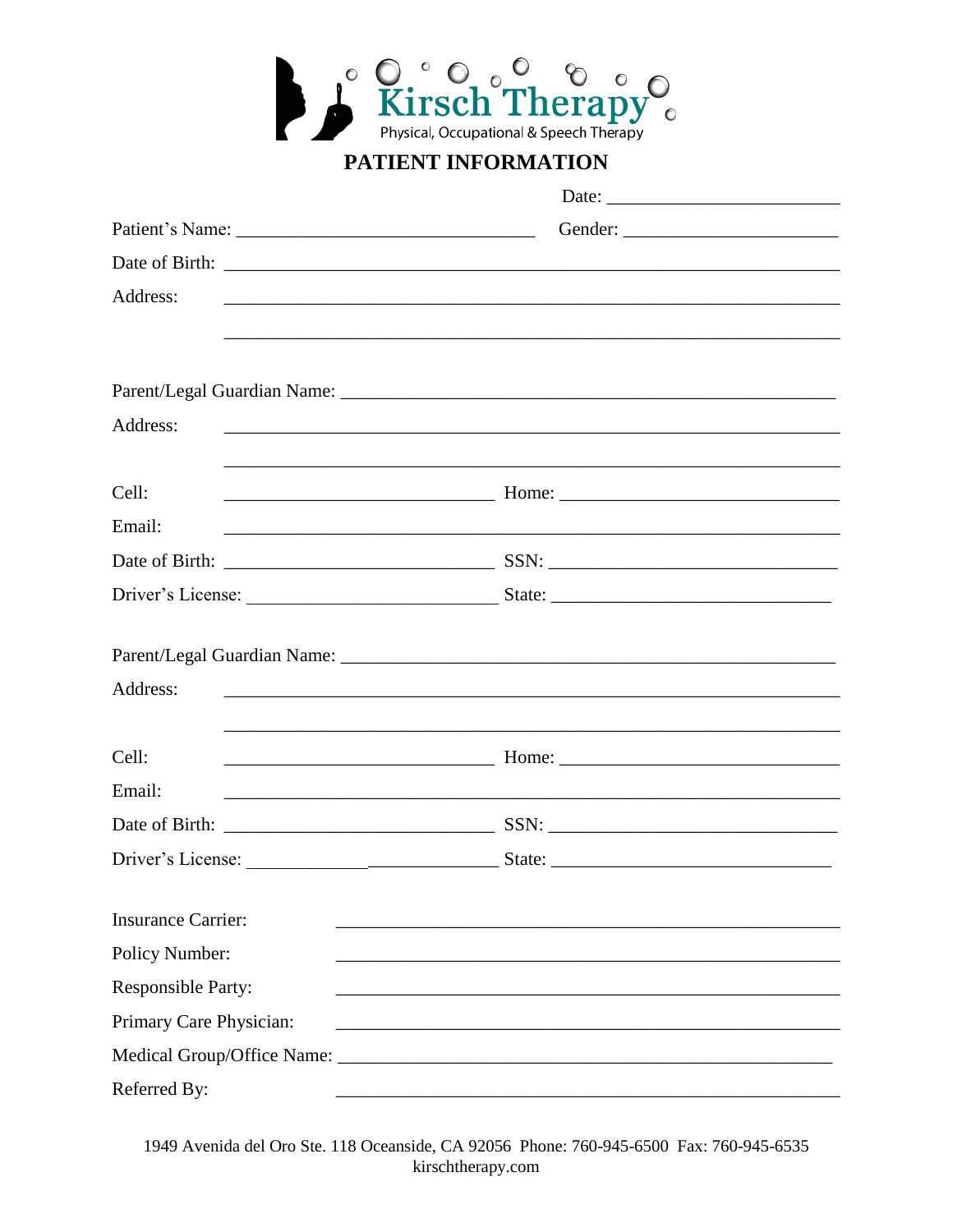

## **INTAKE QUESTIONNAIRE**

| 1.     | What are your concerns with your child's development? Check all that apply: |                                                                                                                                                                                                                                                                                                                                                                                                                                                                                                                                     |  |  |
|--------|-----------------------------------------------------------------------------|-------------------------------------------------------------------------------------------------------------------------------------------------------------------------------------------------------------------------------------------------------------------------------------------------------------------------------------------------------------------------------------------------------------------------------------------------------------------------------------------------------------------------------------|--|--|
| $\Box$ |                                                                             |                                                                                                                                                                                                                                                                                                                                                                                                                                                                                                                                     |  |  |
|        | $\Box$                                                                      |                                                                                                                                                                                                                                                                                                                                                                                                                                                                                                                                     |  |  |
|        |                                                                             | □ Dressing/bathing/toileting. Please explain: __________________________________                                                                                                                                                                                                                                                                                                                                                                                                                                                    |  |  |
|        |                                                                             | □ Behavior/emotional regulation. Please explain: _______________________________                                                                                                                                                                                                                                                                                                                                                                                                                                                    |  |  |
|        |                                                                             |                                                                                                                                                                                                                                                                                                                                                                                                                                                                                                                                     |  |  |
|        |                                                                             |                                                                                                                                                                                                                                                                                                                                                                                                                                                                                                                                     |  |  |
|        |                                                                             |                                                                                                                                                                                                                                                                                                                                                                                                                                                                                                                                     |  |  |
| 2.     | How much of your child's speech do you understand?                          | $\frac{9}{6}$                                                                                                                                                                                                                                                                                                                                                                                                                                                                                                                       |  |  |
|        | How much of your child's speech do other people understand? _____ %         |                                                                                                                                                                                                                                                                                                                                                                                                                                                                                                                                     |  |  |
|        | Is there a family history of speech delay? No No No                         |                                                                                                                                                                                                                                                                                                                                                                                                                                                                                                                                     |  |  |
|        |                                                                             |                                                                                                                                                                                                                                                                                                                                                                                                                                                                                                                                     |  |  |
|        |                                                                             |                                                                                                                                                                                                                                                                                                                                                                                                                                                                                                                                     |  |  |
| 3.     |                                                                             |                                                                                                                                                                                                                                                                                                                                                                                                                                                                                                                                     |  |  |
|        |                                                                             |                                                                                                                                                                                                                                                                                                                                                                                                                                                                                                                                     |  |  |
|        | Please list any birth complications:                                        | <u> 1989 - Johann Harry Harry Harry Harry Harry Harry Harry Harry Harry Harry Harry Harry Harry Harry Harry Harry</u>                                                                                                                                                                                                                                                                                                                                                                                                               |  |  |
|        | Did you have a C-Section:                                                   | $Yes$ No                                                                                                                                                                                                                                                                                                                                                                                                                                                                                                                            |  |  |
|        |                                                                             |                                                                                                                                                                                                                                                                                                                                                                                                                                                                                                                                     |  |  |
|        | care, tube feeding, etc.)?                                                  | 4. Did your child require any special care following birth? (Examples: NICU, oxygen, intensive<br>$\frac{1}{\sqrt{1-\frac{1}{\sqrt{1-\frac{1}{\sqrt{1-\frac{1}{\sqrt{1-\frac{1}{\sqrt{1-\frac{1}{\sqrt{1-\frac{1}{\sqrt{1-\frac{1}{\sqrt{1-\frac{1}{\sqrt{1-\frac{1}{\sqrt{1-\frac{1}{\sqrt{1-\frac{1}{\sqrt{1-\frac{1}{\sqrt{1-\frac{1}{\sqrt{1-\frac{1}{\sqrt{1-\frac{1}{\sqrt{1-\frac{1}{\sqrt{1-\frac{1}{\sqrt{1-\frac{1}{\sqrt{1-\frac{1}{\sqrt{1-\frac{1}{\sqrt{1-\frac{1}{\sqrt{1-\frac{1}{\sqrt{1-\frac{1}{\sqrt{1-\frac{1$ |  |  |
|        |                                                                             |                                                                                                                                                                                                                                                                                                                                                                                                                                                                                                                                     |  |  |
|        |                                                                             |                                                                                                                                                                                                                                                                                                                                                                                                                                                                                                                                     |  |  |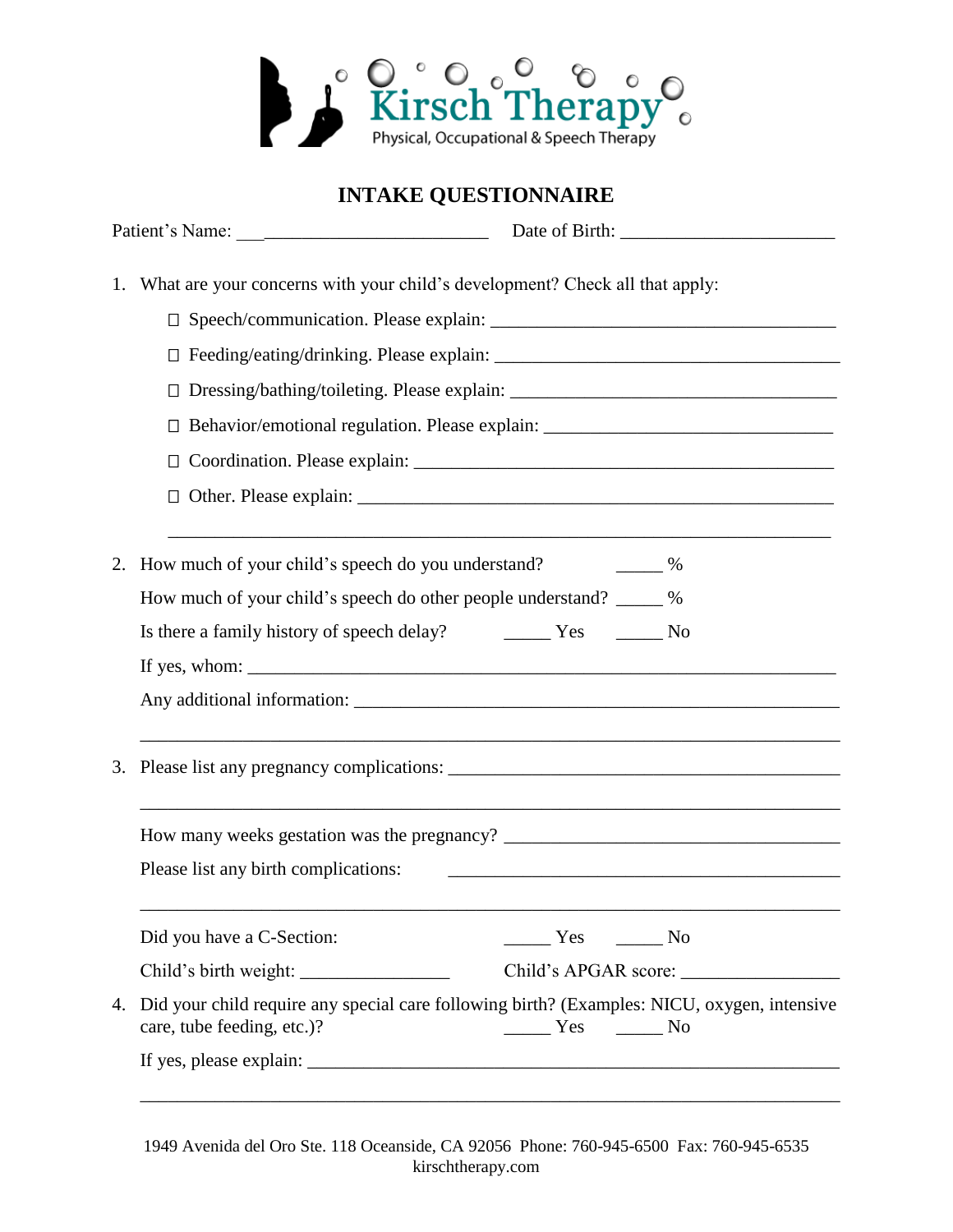

| 5. Was your child breastfed?                                                                                                 | $\frac{1}{\sqrt{1-\frac{1}{\sqrt{1-\frac{1}{\sqrt{1-\frac{1}{\sqrt{1-\frac{1}{\sqrt{1-\frac{1}{\sqrt{1-\frac{1}{\sqrt{1-\frac{1}{\sqrt{1-\frac{1}{\sqrt{1-\frac{1}{\sqrt{1-\frac{1}{\sqrt{1-\frac{1}{\sqrt{1-\frac{1}{\sqrt{1-\frac{1}{\sqrt{1-\frac{1}{\sqrt{1-\frac{1}{\sqrt{1-\frac{1}{\sqrt{1-\frac{1}{\sqrt{1-\frac{1}{\sqrt{1-\frac{1}{\sqrt{1-\frac{1}{\sqrt{1-\frac{1}{\sqrt{1-\frac{1}{\sqrt{1-\frac{1}{\sqrt{1-\frac{1$ |                                                                                                                                                                                                                                                                                                                                                                                                                                   | If so, until what age? |
|------------------------------------------------------------------------------------------------------------------------------|-----------------------------------------------------------------------------------------------------------------------------------------------------------------------------------------------------------------------------------------------------------------------------------------------------------------------------------------------------------------------------------------------------------------------------------|-----------------------------------------------------------------------------------------------------------------------------------------------------------------------------------------------------------------------------------------------------------------------------------------------------------------------------------------------------------------------------------------------------------------------------------|------------------------|
|                                                                                                                              |                                                                                                                                                                                                                                                                                                                                                                                                                                   |                                                                                                                                                                                                                                                                                                                                                                                                                                   |                        |
| Any difficulties with feeding? ________ Yes ________ No                                                                      |                                                                                                                                                                                                                                                                                                                                                                                                                                   |                                                                                                                                                                                                                                                                                                                                                                                                                                   |                        |
|                                                                                                                              |                                                                                                                                                                                                                                                                                                                                                                                                                                   |                                                                                                                                                                                                                                                                                                                                                                                                                                   |                        |
| Did your child take a pacifier and/or suck their thumb past 1 year of age? ____ Yes ____ No                                  |                                                                                                                                                                                                                                                                                                                                                                                                                                   |                                                                                                                                                                                                                                                                                                                                                                                                                                   |                        |
| If yes, until what age did your child stop using a pacifier or sucking their thumb?                                          |                                                                                                                                                                                                                                                                                                                                                                                                                                   |                                                                                                                                                                                                                                                                                                                                                                                                                                   |                        |
| 6. When did your child:<br>Roll over:<br>Sit unsupported:<br>Crawl:<br>Say first words:                                      | <u> 1989 - Johann Barn, mars ann an t-Amhain an t-Amhain ann an t-Amhain an t-Amhain an t-Amhain an t-Amhain an t-</u>                                                                                                                                                                                                                                                                                                            |                                                                                                                                                                                                                                                                                                                                                                                                                                   |                        |
| *If you're unsure about the above, please state whether your child was early, late or on time with<br>the listed milestones. | <u> 2000 - Jan James James Barnett, amerikan bahasa perangan pengaran pengaran pengaran pengaran pengaran pengara</u>                                                                                                                                                                                                                                                                                                             |                                                                                                                                                                                                                                                                                                                                                                                                                                   |                        |
| 7. Does your child often trip/fall/injure themselves? The True Yes The No                                                    |                                                                                                                                                                                                                                                                                                                                                                                                                                   |                                                                                                                                                                                                                                                                                                                                                                                                                                   |                        |
| If yes, please explain:<br>the control of the control of the control of the control of the control of                        |                                                                                                                                                                                                                                                                                                                                                                                                                                   |                                                                                                                                                                                                                                                                                                                                                                                                                                   |                        |
| 8. Has your child had their vision checked:                                                                                  |                                                                                                                                                                                                                                                                                                                                                                                                                                   | $\frac{1}{\sqrt{1-\frac{1}{\sqrt{1-\frac{1}{\sqrt{1-\frac{1}{\sqrt{1-\frac{1}{\sqrt{1-\frac{1}{\sqrt{1-\frac{1}{\sqrt{1-\frac{1}{\sqrt{1-\frac{1}{\sqrt{1-\frac{1}{\sqrt{1-\frac{1}{\sqrt{1-\frac{1}{\sqrt{1-\frac{1}{\sqrt{1-\frac{1}{\sqrt{1-\frac{1}{\sqrt{1-\frac{1}{\sqrt{1-\frac{1}{\sqrt{1-\frac{1}{\sqrt{1-\frac{1}{\sqrt{1-\frac{1}{\sqrt{1-\frac{1}{\sqrt{1-\frac{1}{\sqrt{1-\frac{1}{\sqrt{1-\frac{1}{\sqrt{1-\frac{1$ |                        |
|                                                                                                                              |                                                                                                                                                                                                                                                                                                                                                                                                                                   |                                                                                                                                                                                                                                                                                                                                                                                                                                   |                        |
|                                                                                                                              |                                                                                                                                                                                                                                                                                                                                                                                                                                   |                                                                                                                                                                                                                                                                                                                                                                                                                                   |                        |
| 9. Has your child seen the dentist?                                                                                          |                                                                                                                                                                                                                                                                                                                                                                                                                                   | $Yes$ No                                                                                                                                                                                                                                                                                                                                                                                                                          |                        |
| If yes, has your child had any dental procedures? The Mess Community Pess Community No                                       |                                                                                                                                                                                                                                                                                                                                                                                                                                   |                                                                                                                                                                                                                                                                                                                                                                                                                                   |                        |
| If yes, please explain:                                                                                                      |                                                                                                                                                                                                                                                                                                                                                                                                                                   |                                                                                                                                                                                                                                                                                                                                                                                                                                   |                        |
| 10. Has your child had their hearing checked:                                                                                |                                                                                                                                                                                                                                                                                                                                                                                                                                   | $\frac{1}{\sqrt{1-\frac{1}{2}}}$ Yes $\frac{1}{\sqrt{1-\frac{1}{2}}}$ No                                                                                                                                                                                                                                                                                                                                                          |                        |
| If yes, when was the test?                                                                                                   |                                                                                                                                                                                                                                                                                                                                                                                                                                   |                                                                                                                                                                                                                                                                                                                                                                                                                                   |                        |
| What were the results?                                                                                                       | <u> 1989 - Johann Harry Harry Harry Harry Harry Harry Harry Harry Harry Harry Harry Harry Harry Harry Harry Harry Harry Harry Harry Harry Harry Harry Harry Harry Harry Harry Harry Harry Harry Harry Harry Harry Harry Harry Ha</u>                                                                                                                                                                                              |                                                                                                                                                                                                                                                                                                                                                                                                                                   |                        |
| 11. Has your child had any ear infections?                                                                                   |                                                                                                                                                                                                                                                                                                                                                                                                                                   | $\frac{1}{\sqrt{1-\frac{1}{1-\frac{1}{1-\frac{1}{1-\frac{1}{1-\frac{1}{1-\frac{1}{1-\frac{1}{1-\frac{1}{1-\frac{1}{1-\frac{1}{1-\frac{1}{1-\frac{1}{1-\frac{1}{1-\frac{1}{1-\frac{1}{1-\frac{1}{1-\frac{1}{1-\frac{1}{1-\frac{1}{1-\frac{1}{1-\frac{1}{1-\frac{1}{1-\frac{1}{1-\frac{1}{1-\frac{1}{1-\frac{1}{1-\frac{1}{1-\frac{1}{1-\frac{1}{1-\frac{1}{1-\frac{1}{1-\frac{1}{1-\frac{1}{1-\frac{1}{1-\frac{1}{1-\$             |                        |
| If yes, how many?                                                                                                            | <u> 2000 - Jan James James James James James James James James James James James James James James James James J</u>                                                                                                                                                                                                                                                                                                              |                                                                                                                                                                                                                                                                                                                                                                                                                                   |                        |
| Do they have tubes in their ears?                                                                                            |                                                                                                                                                                                                                                                                                                                                                                                                                                   | $\frac{1}{\sqrt{1-\frac{1}{2}}}$ Yes $\frac{1}{\sqrt{1-\frac{1}{2}}}$ No                                                                                                                                                                                                                                                                                                                                                          |                        |
| If yes, when were the tubes placed?                                                                                          |                                                                                                                                                                                                                                                                                                                                                                                                                                   |                                                                                                                                                                                                                                                                                                                                                                                                                                   |                        |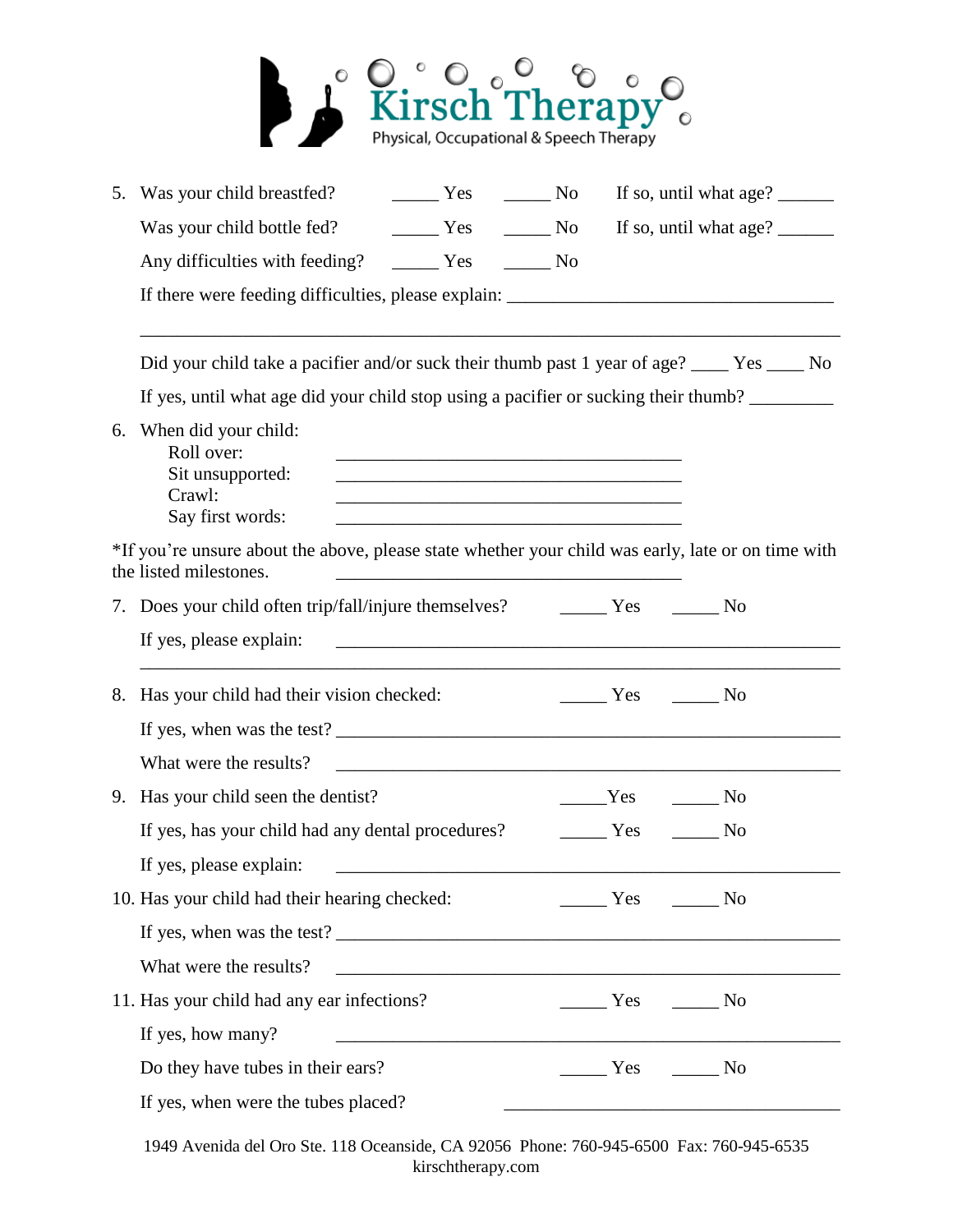

| 12. Are your child's immunizations up to date? | Yes. | - No |  |
|------------------------------------------------|------|------|--|
| If no, please explain:                         |      |      |  |

\_\_\_\_\_\_\_\_\_\_\_\_\_\_\_\_\_\_\_\_\_\_\_\_\_\_\_\_\_\_\_\_\_\_\_\_\_\_\_\_\_\_\_\_\_\_\_\_\_\_\_\_\_\_\_\_\_\_\_\_\_\_\_\_\_\_\_\_\_\_\_\_\_\_\_

13. Is your child taking any medications (including prescriptions, vitamins, homeopathic remedies, etc.)? <br> Tes \_\_\_\_\_ No

If yes, please list below.

| Name | Dose | Reason |
|------|------|--------|
|      |      |        |
|      |      |        |
|      |      |        |
|      |      |        |
|      |      |        |

| 15. Has your child ever been hospitalized?                                                                                                                                                                                       | $\frac{1}{\sqrt{1-\frac{1}{\sqrt{1-\frac{1}{\sqrt{1-\frac{1}{\sqrt{1-\frac{1}{\sqrt{1-\frac{1}{\sqrt{1-\frac{1}{\sqrt{1-\frac{1}{\sqrt{1-\frac{1}{\sqrt{1-\frac{1}{\sqrt{1-\frac{1}{\sqrt{1-\frac{1}{\sqrt{1-\frac{1}{\sqrt{1-\frac{1}{\sqrt{1-\frac{1}{\sqrt{1-\frac{1}{\sqrt{1-\frac{1}{\sqrt{1-\frac{1}{\sqrt{1-\frac{1}{\sqrt{1-\frac{1}{\sqrt{1-\frac{1}{\sqrt{1-\frac{1}{\sqrt{1-\frac{1}{\sqrt{1-\frac{1}{\sqrt{1-\frac{1$ |  |
|----------------------------------------------------------------------------------------------------------------------------------------------------------------------------------------------------------------------------------|-----------------------------------------------------------------------------------------------------------------------------------------------------------------------------------------------------------------------------------------------------------------------------------------------------------------------------------------------------------------------------------------------------------------------------------|--|
| Has your child ever had surgery or a major accident?                                                                                                                                                                             | $Yes$ No                                                                                                                                                                                                                                                                                                                                                                                                                          |  |
|                                                                                                                                                                                                                                  |                                                                                                                                                                                                                                                                                                                                                                                                                                   |  |
|                                                                                                                                                                                                                                  |                                                                                                                                                                                                                                                                                                                                                                                                                                   |  |
| 16. Has your child been diagnosed with ADHD, ODD, Autism Spectrum Disorder, Seizures,<br>Dyslexia, Learning Disability, Intellectual Disability, Hearing Loss, Developmental Delay or<br>any other illness, disease or syndrome? |                                                                                                                                                                                                                                                                                                                                                                                                                                   |  |
| If yes, please list: $\frac{1}{\sqrt{1-\frac{1}{2}} \cdot \frac{1}{2}}$                                                                                                                                                          |                                                                                                                                                                                                                                                                                                                                                                                                                                   |  |

\_\_\_\_\_\_\_\_\_\_\_\_\_\_\_\_\_\_\_\_\_\_\_\_\_\_\_\_\_\_\_\_\_\_\_\_\_\_\_\_\_\_\_\_\_\_\_\_\_\_\_\_\_\_\_\_\_\_\_\_\_\_\_\_\_\_\_\_\_\_\_\_\_\_\_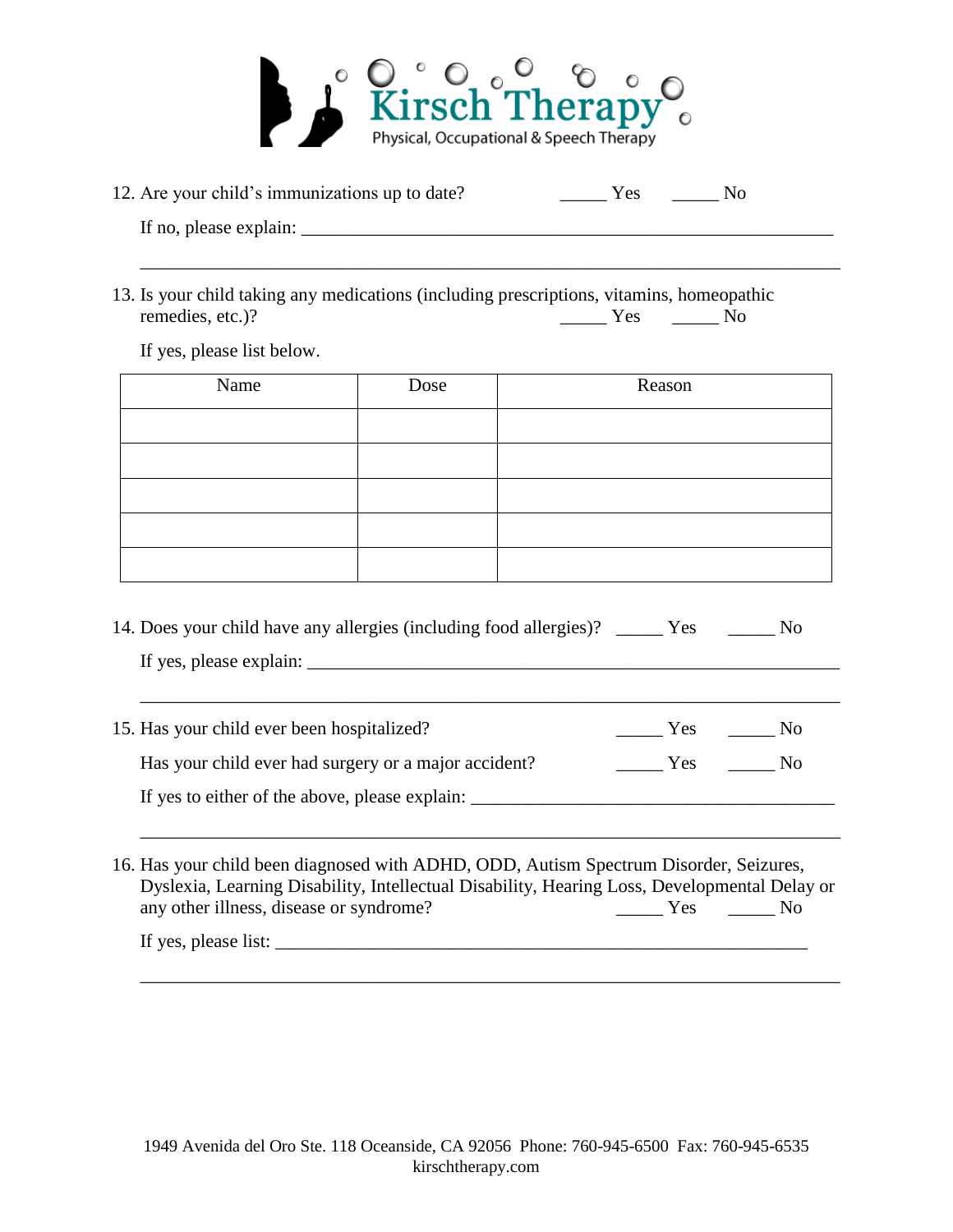

Is there a family history of ADHD, ODD, Autism, Seizures, Dyslexia, Learning Disability, Hearing Loss, Developmental Delay or any other similar illness, disease or syndrome?

 $Yes$  No

If yes, please explain:  $\frac{1}{\sqrt{1-\frac{1}{2}}\sqrt{1-\frac{1}{2}}\left(\frac{1}{2}-\frac{1}{2}\right)}$ 

17. With whom does the child live?

| Name | Age | Relationship |
|------|-----|--------------|
|      |     |              |
|      |     |              |
|      |     |              |
|      |     |              |
|      |     |              |
|      |     |              |
|      |     |              |

| 18. Are there any custody issues we should be aware of? | Y es | No |
|---------------------------------------------------------|------|----|
| If yes, please explain:                                 |      |    |

\_\_\_\_\_\_\_\_\_\_\_\_\_\_\_\_\_\_\_\_\_\_\_\_\_\_\_\_\_\_\_\_\_\_\_\_\_\_\_\_\_\_\_\_\_\_\_\_\_\_\_\_\_\_\_\_\_\_\_\_\_\_\_\_\_\_\_\_\_\_\_\_\_\_\_

\_\_\_\_\_\_\_\_\_\_\_\_\_\_\_\_\_\_\_\_\_\_\_\_\_\_\_\_\_\_\_\_\_\_\_\_\_\_\_\_\_\_\_\_\_\_\_\_\_\_\_\_\_\_\_\_\_\_\_\_\_\_\_\_\_\_\_\_\_\_\_\_\_\_\_

| 19. Are any other languages spoken in the household? | Yes |  |
|------------------------------------------------------|-----|--|
| If yes, what $language(s)$                           |     |  |

How often/What percent of the time and by whom?

| 20. Does your child attend daycare, preschool or school? | <b>Solution</b> Yes                         | N <sub>0</sub> |  |
|----------------------------------------------------------|---------------------------------------------|----------------|--|
| If yes, where does your child attend?                    |                                             |                |  |
| How many days per week?                                  |                                             |                |  |
| Please describe any academic performance concerns:       | <u> 1980 - Jan Samuel Barbara, martin a</u> |                |  |
|                                                          |                                             |                |  |

1949 Avenida del Oro Ste. 118 Oceanside, CA 92056 Phone: 760-945-6500 Fax: 760-945-6535 kirschtherapy.com

\_\_\_\_\_\_\_\_\_\_\_\_\_\_\_\_\_\_\_\_\_\_\_\_\_\_\_\_\_\_\_\_\_\_\_\_\_\_\_\_\_\_\_\_\_\_\_\_\_\_\_\_\_\_\_\_\_\_\_\_\_\_\_\_\_\_\_\_\_\_\_\_\_\_\_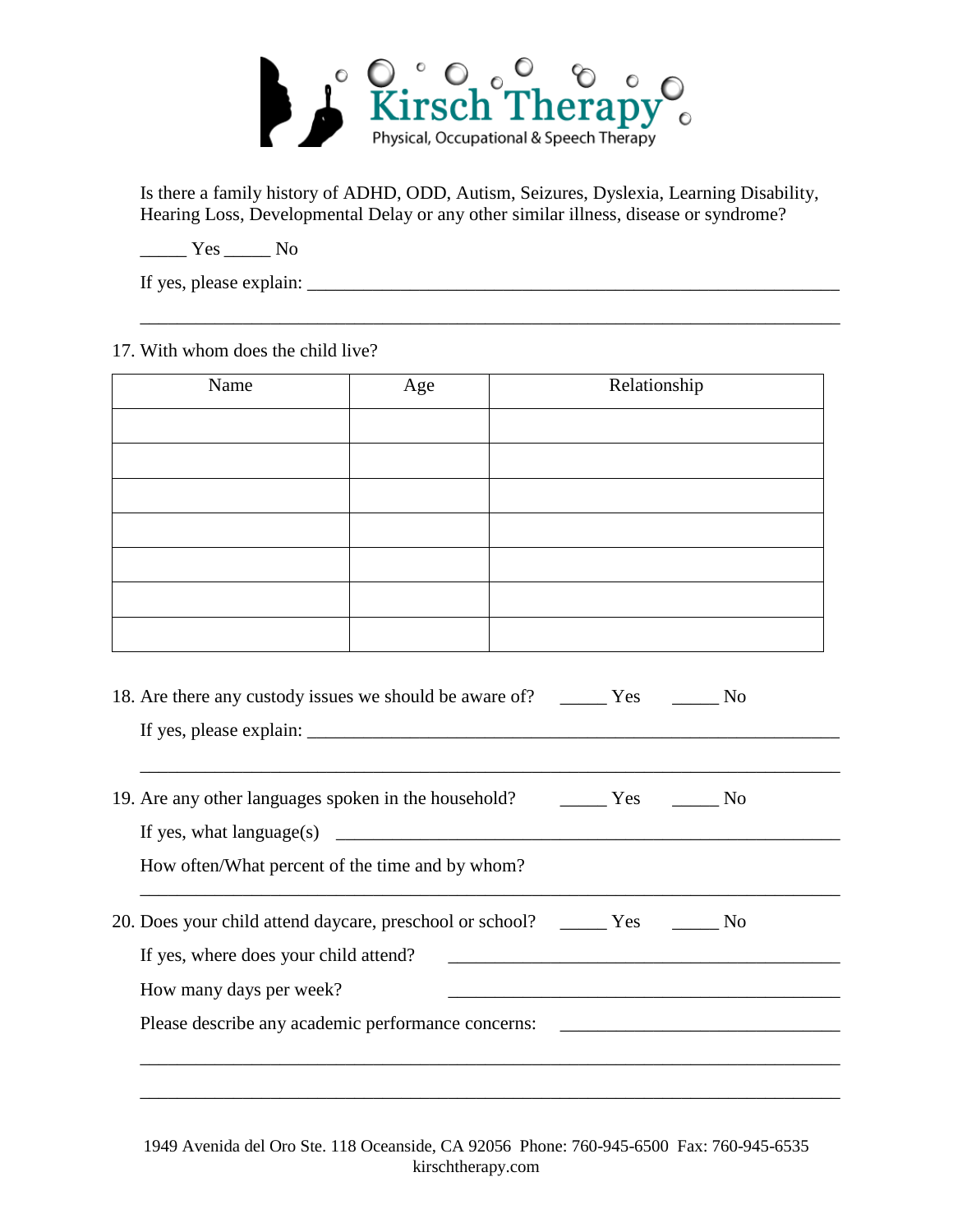

| 21. Do you have any concerns regarding your child's social skills?                                                                                                                                                                                                                                                                                                                                                                |  |  |  |  |
|-----------------------------------------------------------------------------------------------------------------------------------------------------------------------------------------------------------------------------------------------------------------------------------------------------------------------------------------------------------------------------------------------------------------------------------|--|--|--|--|
| $\frac{1}{\sqrt{1-\frac{1}{\sqrt{1-\frac{1}{\sqrt{1-\frac{1}{\sqrt{1-\frac{1}{\sqrt{1-\frac{1}{\sqrt{1-\frac{1}{\sqrt{1-\frac{1}{\sqrt{1-\frac{1}{\sqrt{1-\frac{1}{\sqrt{1-\frac{1}{\sqrt{1-\frac{1}{\sqrt{1-\frac{1}{\sqrt{1-\frac{1}{\sqrt{1-\frac{1}{\sqrt{1-\frac{1}{\sqrt{1-\frac{1}{\sqrt{1-\frac{1}{\sqrt{1-\frac{1}{\sqrt{1-\frac{1}{\sqrt{1-\frac{1}{\sqrt{1-\frac{1}{\sqrt{1-\frac{1}{\sqrt{1-\frac{1}{\sqrt{1-\frac{1$ |  |  |  |  |
|                                                                                                                                                                                                                                                                                                                                                                                                                                   |  |  |  |  |
|                                                                                                                                                                                                                                                                                                                                                                                                                                   |  |  |  |  |
| 22. Does your child display any unusual or repetitive behaviors?                                                                                                                                                                                                                                                                                                                                                                  |  |  |  |  |
| $\frac{1}{\sqrt{1-\frac{1}{\sqrt{1-\frac{1}{\sqrt{1-\frac{1}{\sqrt{1-\frac{1}{\sqrt{1-\frac{1}{\sqrt{1-\frac{1}{\sqrt{1-\frac{1}{\sqrt{1-\frac{1}{\sqrt{1-\frac{1}{\sqrt{1-\frac{1}{\sqrt{1-\frac{1}{\sqrt{1-\frac{1}{\sqrt{1-\frac{1}{\sqrt{1-\frac{1}{\sqrt{1-\frac{1}{\sqrt{1-\frac{1}{\sqrt{1-\frac{1}{\sqrt{1-\frac{1}{\sqrt{1-\frac{1}{\sqrt{1-\frac{1}{\sqrt{1-\frac{1}{\sqrt{1-\frac{1}{\sqrt{1-\frac{1}{\sqrt{1-\frac{1$ |  |  |  |  |
|                                                                                                                                                                                                                                                                                                                                                                                                                                   |  |  |  |  |
| $\frac{1}{\sqrt{1-\frac{1}{\sqrt{1-\frac{1}{\sqrt{1-\frac{1}{\sqrt{1-\frac{1}{\sqrt{1-\frac{1}{\sqrt{1-\frac{1}{\sqrt{1-\frac{1}{\sqrt{1-\frac{1}{\sqrt{1-\frac{1}{\sqrt{1-\frac{1}{\sqrt{1-\frac{1}{\sqrt{1-\frac{1}{\sqrt{1-\frac{1}{\sqrt{1-\frac{1}{\sqrt{1-\frac{1}{\sqrt{1-\frac{1}{\sqrt{1-\frac{1}{\sqrt{1-\frac{1}{\sqrt{1-\frac{1}{\sqrt{1-\frac{1}{\sqrt{1-\frac{1}{\sqrt{1-\frac{1}{\sqrt{1-\frac{1}{\sqrt{1-\frac{1$ |  |  |  |  |
|                                                                                                                                                                                                                                                                                                                                                                                                                                   |  |  |  |  |
|                                                                                                                                                                                                                                                                                                                                                                                                                                   |  |  |  |  |
|                                                                                                                                                                                                                                                                                                                                                                                                                                   |  |  |  |  |
|                                                                                                                                                                                                                                                                                                                                                                                                                                   |  |  |  |  |
| <u> 1989 - Johann Barn, mars ann an t-Amhain ann an t-Amhain an t-Amhain an t-Amhain an t-Amhain an t-Amhain an t-</u>                                                                                                                                                                                                                                                                                                            |  |  |  |  |
| $\frac{1}{\sqrt{1-\frac{1}{\sqrt{1-\frac{1}{\sqrt{1-\frac{1}{\sqrt{1-\frac{1}{\sqrt{1-\frac{1}{\sqrt{1-\frac{1}{\sqrt{1-\frac{1}{\sqrt{1-\frac{1}{\sqrt{1-\frac{1}{\sqrt{1-\frac{1}{\sqrt{1-\frac{1}{\sqrt{1-\frac{1}{\sqrt{1-\frac{1}{\sqrt{1-\frac{1}{\sqrt{1-\frac{1}{\sqrt{1-\frac{1}{\sqrt{1-\frac{1}{\sqrt{1-\frac{1}{\sqrt{1-\frac{1}{\sqrt{1-\frac{1}{\sqrt{1-\frac{1}{\sqrt{1-\frac{1}{\sqrt{1-\frac{1}{\sqrt{1-\frac{1$ |  |  |  |  |
|                                                                                                                                                                                                                                                                                                                                                                                                                                   |  |  |  |  |
| $\frac{1}{\sqrt{1-\frac{1}{2}}}$ Yes $\frac{1}{\sqrt{1-\frac{1}{2}}}$ No                                                                                                                                                                                                                                                                                                                                                          |  |  |  |  |
| $\frac{1}{\sqrt{1-\frac{1}{\sqrt{1-\frac{1}{\sqrt{1-\frac{1}{\sqrt{1-\frac{1}{\sqrt{1-\frac{1}{\sqrt{1-\frac{1}{\sqrt{1-\frac{1}{\sqrt{1-\frac{1}{\sqrt{1-\frac{1}{\sqrt{1-\frac{1}{\sqrt{1-\frac{1}{\sqrt{1-\frac{1}{\sqrt{1-\frac{1}{\sqrt{1-\frac{1}{\sqrt{1-\frac{1}{\sqrt{1-\frac{1}{\sqrt{1-\frac{1}{\sqrt{1-\frac{1}{\sqrt{1-\frac{1}{\sqrt{1-\frac{1}{\sqrt{1-\frac{1}{\sqrt{1-\frac{1}{\sqrt{1-\frac{1}{\sqrt{1-\frac{1$ |  |  |  |  |
|                                                                                                                                                                                                                                                                                                                                                                                                                                   |  |  |  |  |
| Will your child over-stuff, gag, spit or cough when eating or drinking?                                                                                                                                                                                                                                                                                                                                                           |  |  |  |  |
| $\frac{1}{\sqrt{1-\frac{1}{\sqrt{1-\frac{1}{\sqrt{1-\frac{1}{\sqrt{1-\frac{1}{\sqrt{1-\frac{1}{\sqrt{1-\frac{1}{\sqrt{1-\frac{1}{\sqrt{1-\frac{1}{\sqrt{1-\frac{1}{\sqrt{1-\frac{1}{\sqrt{1-\frac{1}{\sqrt{1-\frac{1}{\sqrt{1-\frac{1}{\sqrt{1-\frac{1}{\sqrt{1-\frac{1}{\sqrt{1-\frac{1}{\sqrt{1-\frac{1}{\sqrt{1-\frac{1}{\sqrt{1-\frac{1}{\sqrt{1-\frac{1}{\sqrt{1-\frac{1}{\sqrt{1-\frac{1}{\sqrt{1-\frac{1}{\sqrt{1-\frac{1$ |  |  |  |  |
|                                                                                                                                                                                                                                                                                                                                                                                                                                   |  |  |  |  |
| $\frac{1}{\sqrt{1-\frac{1}{\sqrt{1-\frac{1}{\sqrt{1-\frac{1}{\sqrt{1-\frac{1}{\sqrt{1-\frac{1}{\sqrt{1-\frac{1}{\sqrt{1-\frac{1}{\sqrt{1-\frac{1}{\sqrt{1-\frac{1}{\sqrt{1-\frac{1}{\sqrt{1-\frac{1}{\sqrt{1-\frac{1}{\sqrt{1-\frac{1}{\sqrt{1-\frac{1}{\sqrt{1-\frac{1}{\sqrt{1-\frac{1}{\sqrt{1-\frac{1}{\sqrt{1-\frac{1}{\sqrt{1-\frac{1}{\sqrt{1-\frac{1}{\sqrt{1-\frac{1}{\sqrt{1-\frac{1}{\sqrt{1-\frac{1}{\sqrt{1-\frac{1$ |  |  |  |  |
|                                                                                                                                                                                                                                                                                                                                                                                                                                   |  |  |  |  |
|                                                                                                                                                                                                                                                                                                                                                                                                                                   |  |  |  |  |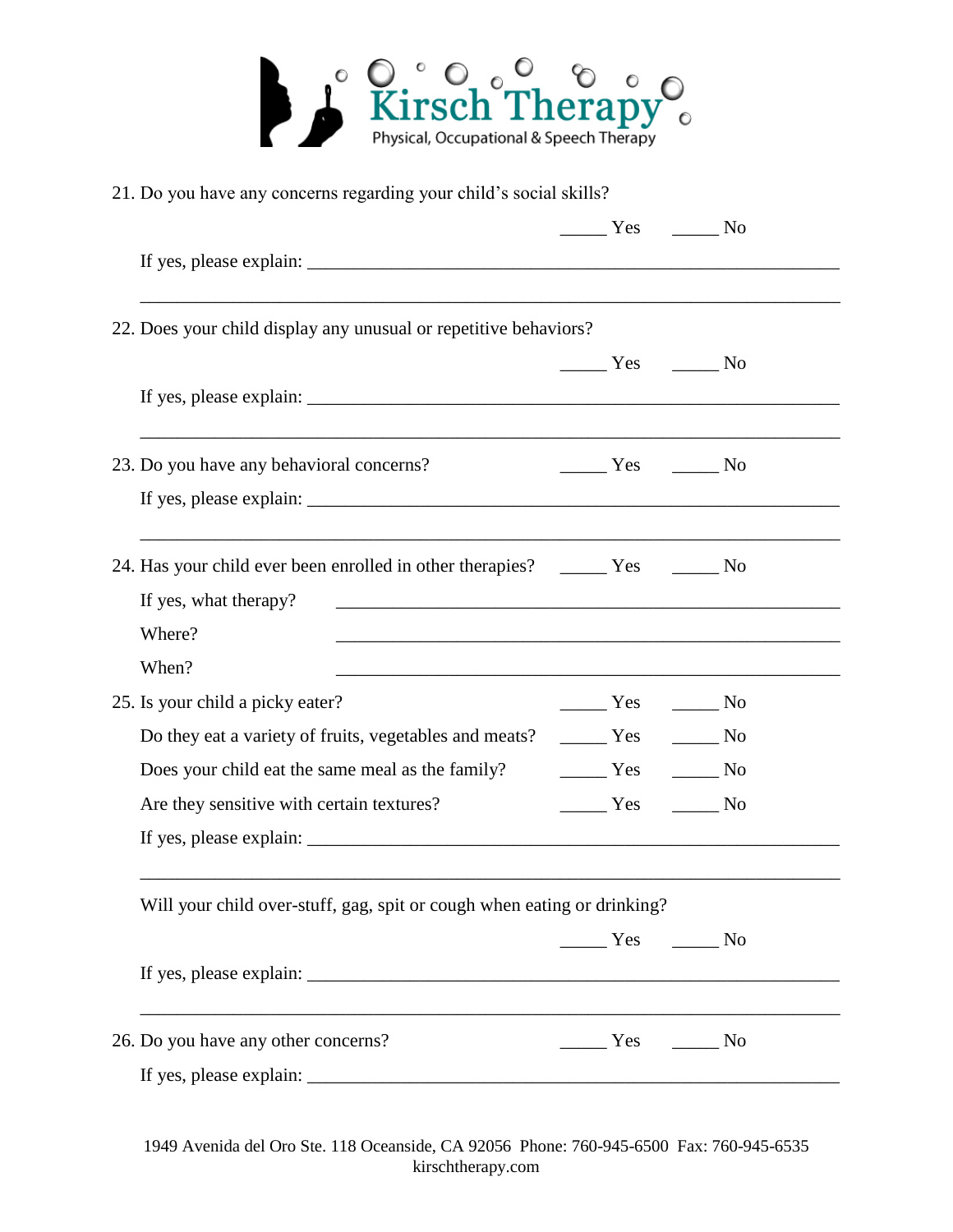

### **HIPAA REALEASE OF INFORMATION**

Under the Health Insurance Portability and Accountability Act (HIPAA), we cannot give patient health information without written consent. This release form allows the exchange of information between two parties.

**Please complete this form if you (the parent/legal guardian) would like a copy of your child's medical reports from Kirsch Therapy.** This form can also be used to allow Kirsch Therapy to send and receive the patient's medical information and treatment program(s). While it is not necessary to complete this document to send information to your child's primary care physician, it is required for us to provide information to all other providers.

This release is valid for one year and may be cancelled in writing at any time.

|      | I authorize: Kirsch Therapy                                                                         |                                                                                                                       |  |
|------|-----------------------------------------------------------------------------------------------------|-----------------------------------------------------------------------------------------------------------------------|--|
|      | To release: Medical Reports                                                                         |                                                                                                                       |  |
| For: | ,我们也不能在这里的时候,我们也不能在这里的时候,我们也不能会在这里的时候,我们也不能会在这里的时候,我们也不能会在这里的时候,我们也不能会在这里的时候,我们也不<br>Patient's name |                                                                                                                       |  |
|      |                                                                                                     |                                                                                                                       |  |
| To:  | Name of Parent(s)/Legal Guardian(s)                                                                 |                                                                                                                       |  |
|      | Address and/or Fax Number                                                                           |                                                                                                                       |  |
|      | City, State, Zip Code                                                                               |                                                                                                                       |  |
|      | Email address if electronic copy requested                                                          | <u> 1989 - Johann John Stein, markin fizik ar yezhoù an den an den an den an den an den an den an den an den an d</u> |  |
|      |                                                                                                     |                                                                                                                       |  |
|      |                                                                                                     |                                                                                                                       |  |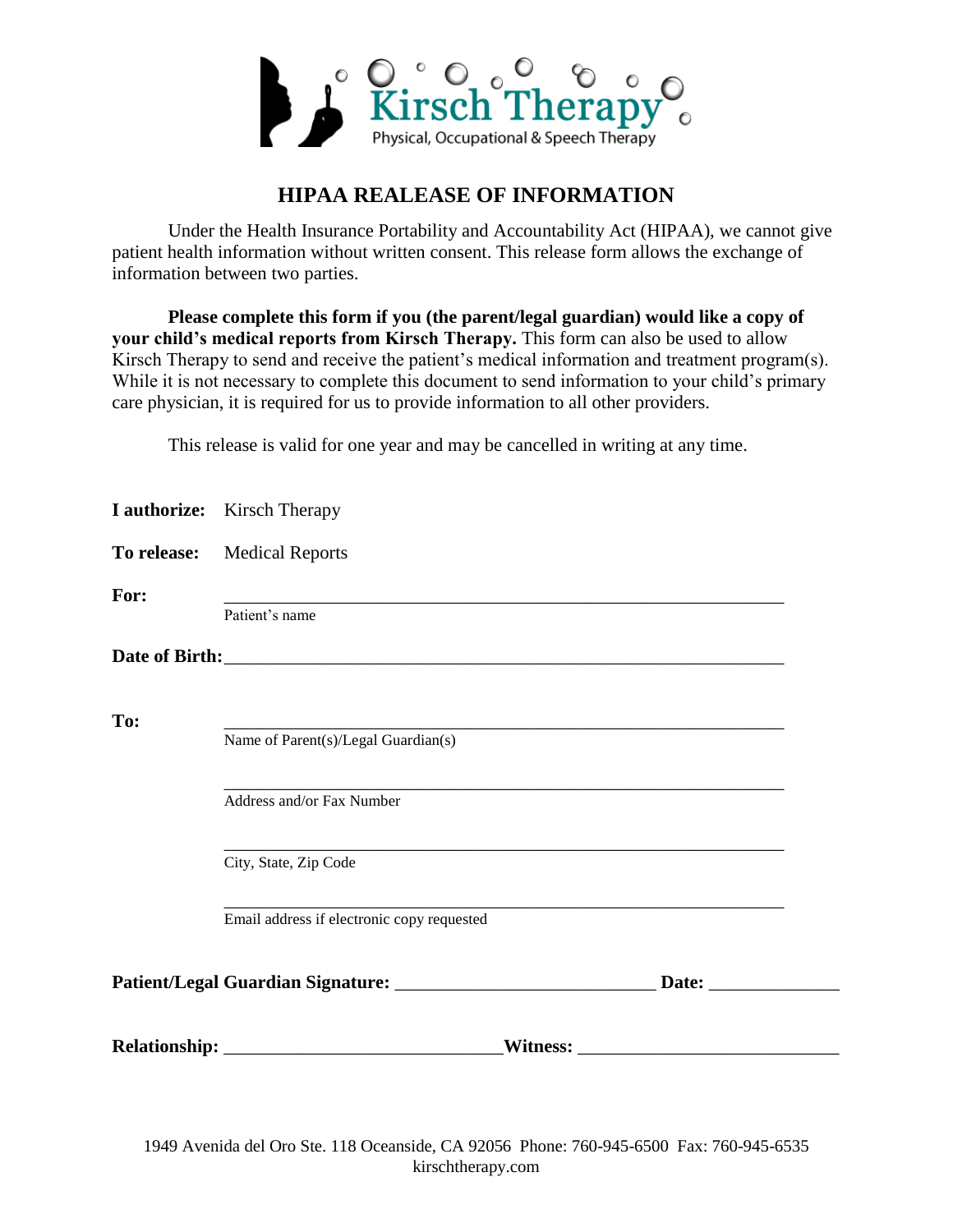# Physical, Occupational & Speech Therapy **AUTHORIZATION TO RELEASE MEDICAL INFORMATION**

Under the Health Insurance Portability and Accountability Act (HIPAA), we cannot give patient health information to individuals **other than the parent or legal guardian** without written consent. If you wish to have your child's medical information **discussed** with other individual(s), please complete the section below. This authorization will allow **Kirsch Therapy** to discuss information only to those individual(s) listed below. You have the right to revoke this consent, in writing, except where we have already made disclosures in reliance on prior consent.

I authorize **Kirsch Therapy** to discuss my child's medical circumstances and conditions, including but not limited to goals, progress and test results, to the following individuals:

| this Authorization is signed.    |  | This authorization covers all medical information prior to and up to one year after the date |  |
|----------------------------------|--|----------------------------------------------------------------------------------------------|--|
|                                  |  |                                                                                              |  |
| Parent/Legal Guardian Signature: |  | Date:                                                                                        |  |

### **AUTHORIZATION TO LEAVE VOICE MAIL/TEXT MESSAGES**

It may be necessary for representatives of **Kirsch Therapy** to leave messages for patients. The purpose of the messages includes (but is not limited to) appointment reminders, testing results, or to ask a parent or legal guardian to call the office regarding an issue or concern. At no time will a representative discuss your medical circumstance or condition without your consent. **The purpose of this consent is to authorize us to leave messages with you or consented individual(s). Please indicate below the phone number(s) where we may leave messages.** 

You have the right to revoke or change this consent at any time, in writing, except where we have already made disclosures in reliance on your prior consent.

| Name:                            | Number: |  |
|----------------------------------|---------|--|
| Name:                            | Number: |  |
| Parent/Legal Guardian Signature: | Date:   |  |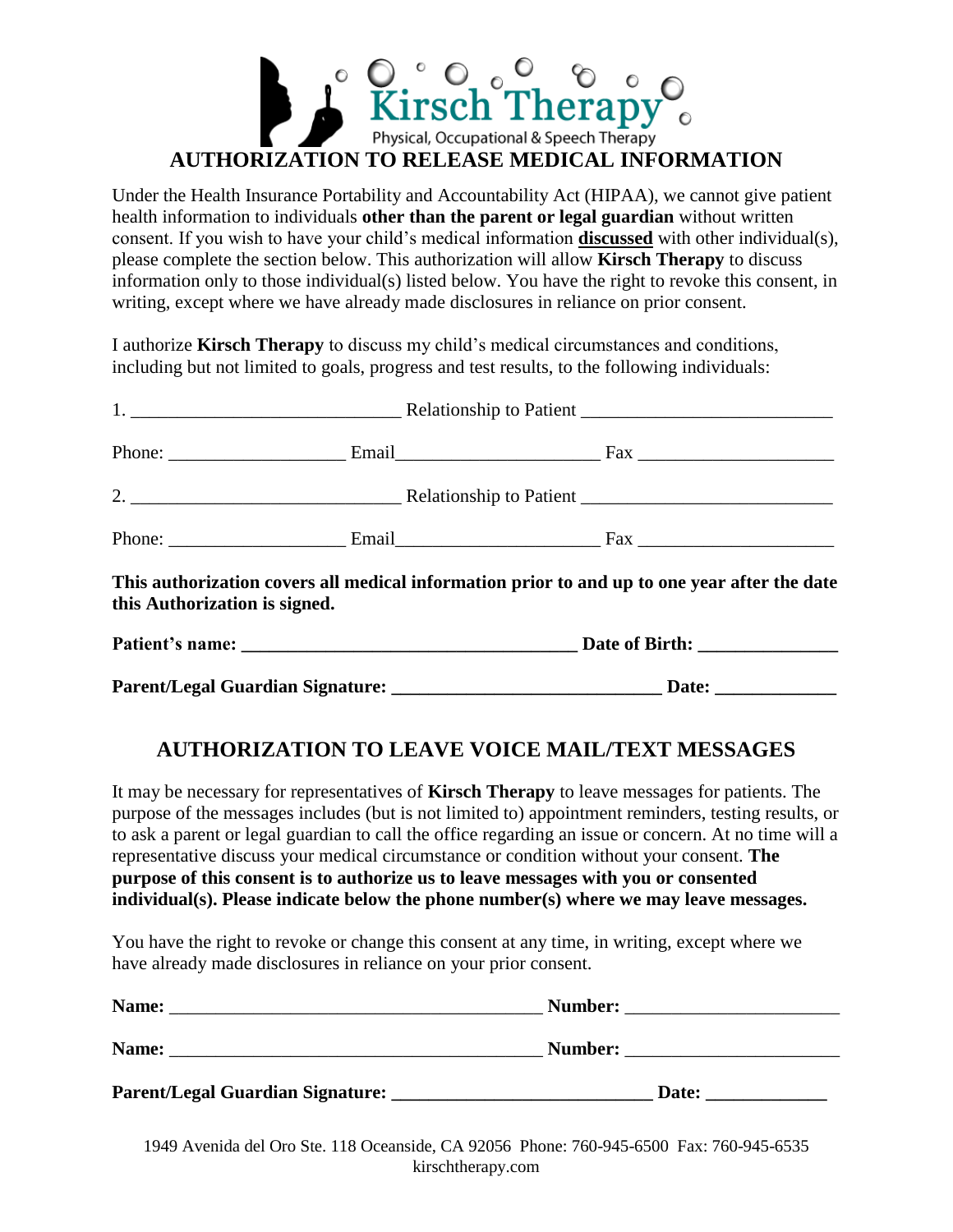

### **CONSENT TO TREAT**

- 1. \_\_\_\_\_\_ The undersigned consents to the treatment which will be provided during therapy, evaluations and treatments.
- 2. \_\_\_\_\_\_ The undersigned understands that as part of healthcare, health records describing health history, symptoms, test results, diagnoses, treatment, and recommendations for future care, treatment and referrals will be generated. How this information can be disclosed including for treatment, payment and health care operations is described by the Health Insurance Portability and Accountability Act (HIPAA).
- 3. \_\_\_\_\_\_ The undersigned authorizes direct payment to Kirsch Therapy of any health benefits otherwise payable to or on behalf of the undersigned for services provided through this clinic. Should direct payment of health benefits not cover all charges, if the services are not covered under insurance, if the services have not been otherwise approved for payment by insurance or should payment be denied by the insurance company or payer, it is understood by the undersigned that they are financially responsible for any remaining balance.
- 4. If home visits are being provided and the client is not available by 10 minutes after the scheduled meeting time and has not attempted to notify the office, the full treatment rate will be billed to the undersigned.
- 5. \_\_\_\_\_\_ You must notify the office of any cancellations 24-hours before the appointment. If you do not call to cancel you will be charged \$50.00.

The undersigned certifies that they have read the entire document and is the patient's parent or legal guardian or is duly authorized as the patient's general agent to execute the above and accept its terms.

| <b>Parent/Legal Guardian Signature:</b> | Date:          |  |
|-----------------------------------------|----------------|--|
| Patient's name:                         | Date of Birth: |  |
| Relationship:                           | Witness:       |  |

### **TELEPRACTICE INFORMED CONSENT FORM**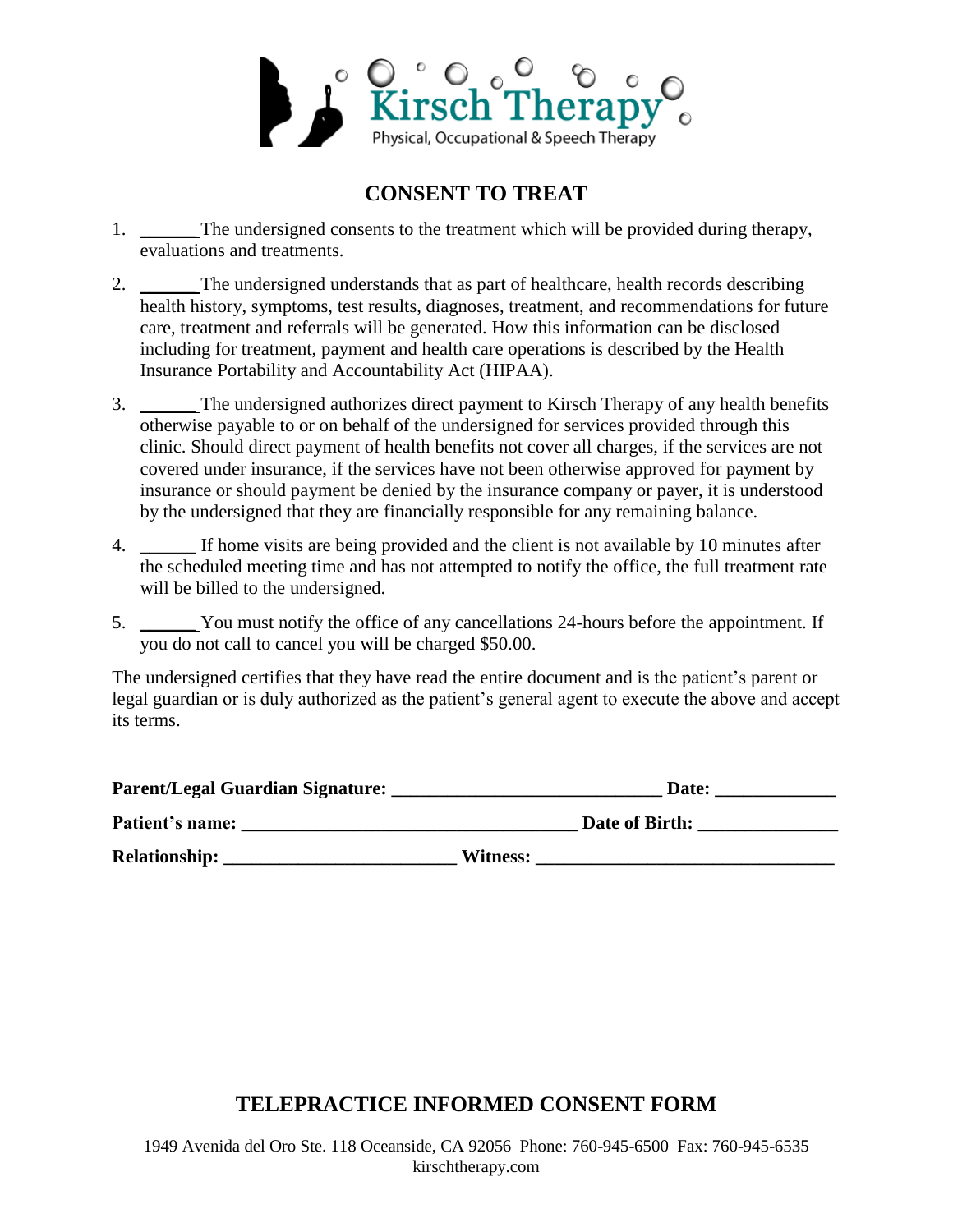

Telepractice is the application of telecommunications technology to delivery of professional services at a distance by linking clinician to client, or clinician to clinician, for assessment, intervention, and/or consultation. This service delivery model is supported by California's licensing board, the American speech-language, physical and occupational therapy boards, and is payable by most insurance carriers. Telepractice is viewed as a mode of delivery of health care services, not a separate form of practice. The standard of care is the same whether the patient is seen in-person, through telehealth (telepractice) or by other methods of electronically enabled health care. The therapist is able to perform diagnostic assessments and treatment. Kirsch Therapy offers telepractice therapy services through the live video conferencing software platform Insig. Insig is a HIPAA compliant secure health care virtual platform which protects the confidentiality of patient identification and data and against intentional or unintentional corruption. To access these services, a secure link will be sent to you via text, email, or both. Your therapist will join the appointment when services are ready to be provided. The practitioner and the client will be able to see and hear each other in real time. To participate in these services, please consent to the following:

- 1. I understand that "telepractice" includes diagnosis and treatment using interactive audio, video, or data communications. I understand that telepractice also involves the communication of my medical information, both orally and visually.
- 2. I understand that the standard of care is the same whether the patient is seen in-person or through telepractice and that I will be notified immediately if it is determined that this delivery model is not appropriate for the patient.
- 3. I have the right to withhold or withdraw consent to participate in telepractice at any time without it affecting my right to future care or treatment but that the care or treatment may not be available through Kirsch Therapy.
- 4. I understand that healthcare information may be shared with other individuals for the purposes of scheduling, billing, and in implementing a patient's plan of care and that these individuals involved will at all times maintain confidentiality of the information obtained and the laws that protect privacy and confidentiality of medical information equally apply to telepractice.
- 5. I understand that I am responsible for providing the necessary computer, telecommunications equipment (camera and microphone) and internet access for my telepractice sessions.
- 6. I understand that for certain patients, an adult facilitator will be required to be present in the room and assisting.
- 7. I understand that I am responsible for arranging a quiet location with sufficient lighting and privacy that is free from distractions or intrusions for the telepractice session to the best of my ability. Children should be in a common area or have the door to the room they are in open during all telehealth sessions.
- 8. I understand that Kirsch Therapy's payment policy is the same for telepractice appointments as in-person appointments. Kirsch Therapy does not guarantee any payment by insurance companies. The patient is responsible for the payment of all services rendered. As a courtesy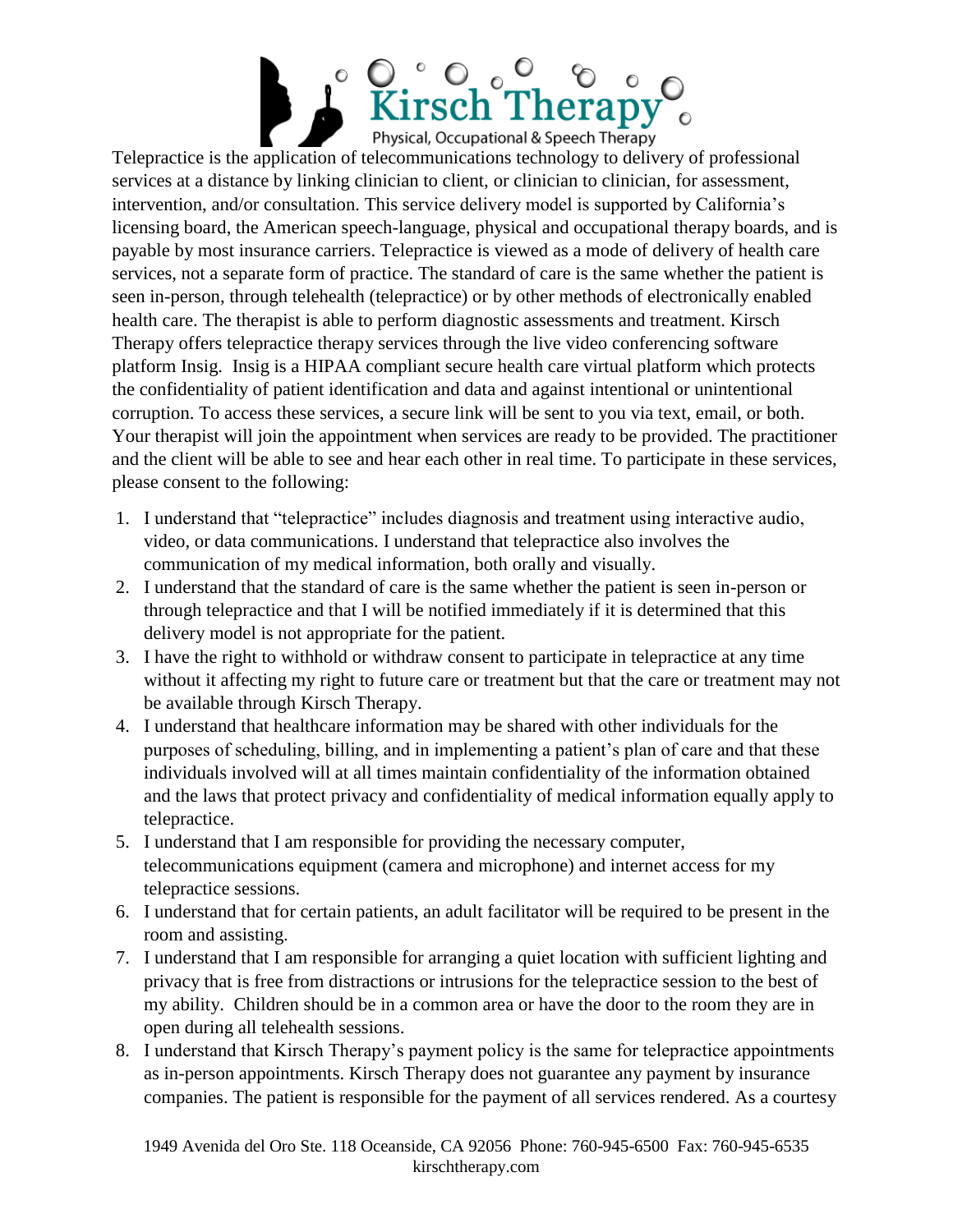

Kirsch Therapy will bill insurance companies. Some insurance companies are waiving copayments for telehealth sessions. Check with your individual insurance company and ask about your specific benefits.

9. I understand that there are benefits, risks, and possible consequences associated with telepractice, including, but not limited to, the possibility, despite reasonable efforts on the part of Kirsch Therapy, that: the transmission of my information could be disrupted or distorted by technical failures; the transmission of my information could be interrupted by unauthorized persons; and/or the electronic storage of my medical information could be accessed by unauthorized persons. Kirsch Therapy has all safeguards in place to protect patient information and provide HIPAA compliant services. To best protect your digital information, you should always install all computer updates and keep up-to-date virus protection on your devices.

I have read and understand the information provided above and have had my questions answered to my satisfaction. I have read this document carefully, and understand the risks, benefits, and my rights related to the telepractice and I am hereby electively giving my informed consent to participate in a telepractice service through Kirsch Therapy under the terms described herein. I hereby state that I have read, understood, and agree to the terms of this document.

| <b>Parent/Legal Guardian Signature:</b> | Date:          |
|-----------------------------------------|----------------|
| Patient's name:                         | Date of Birth: |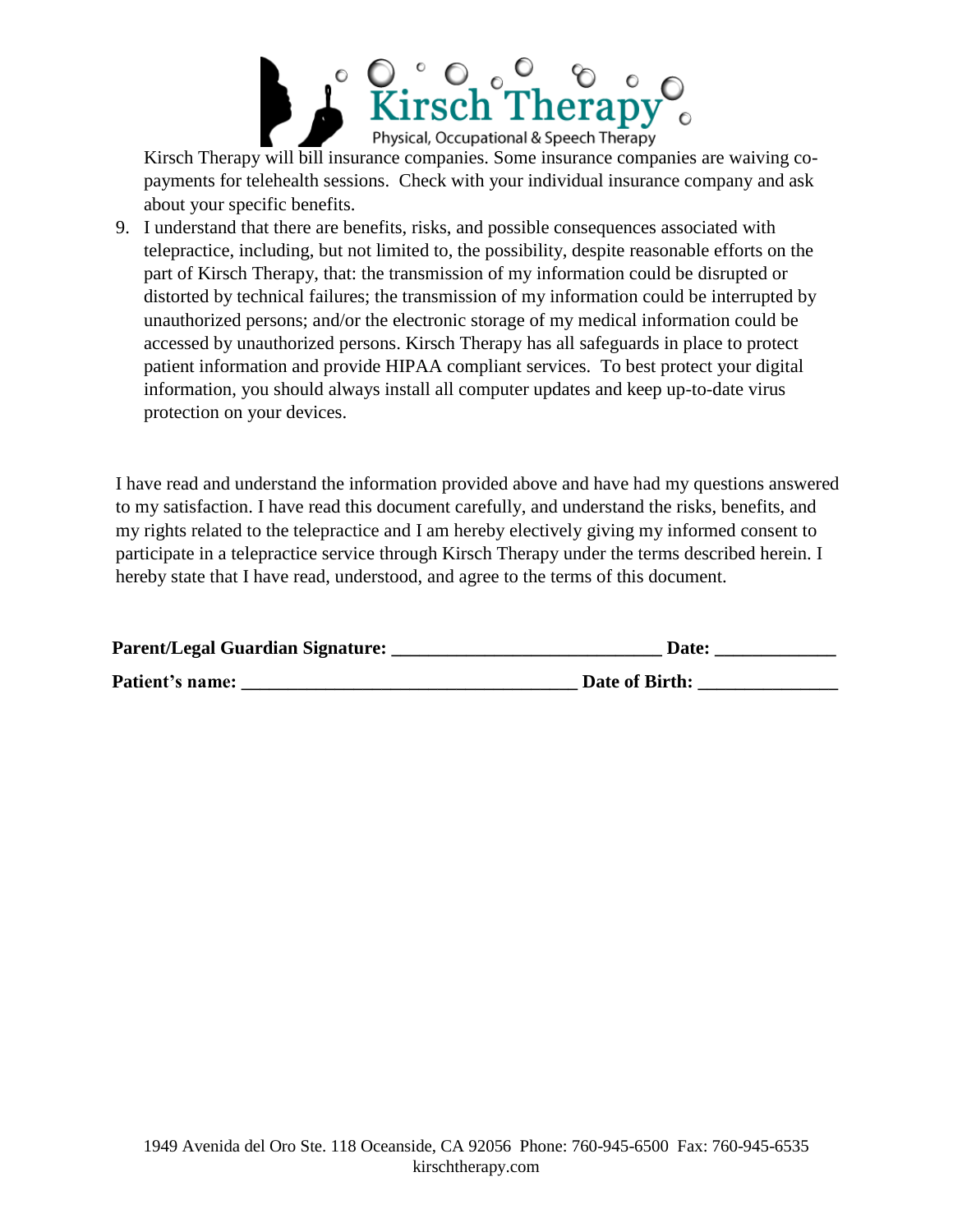

THIS PAGE INTENTIONALLY BLANK